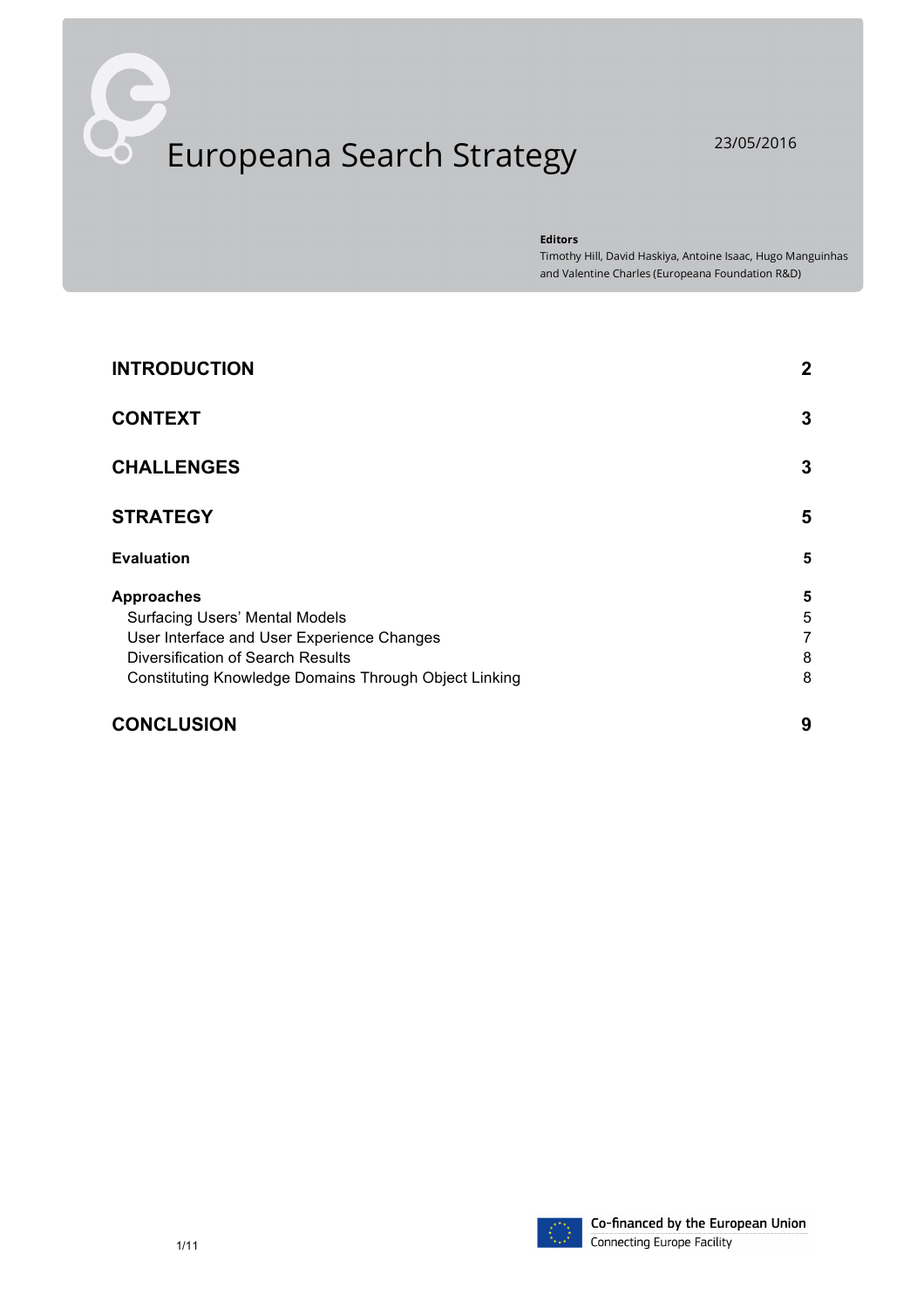

# **Introduction**

Search has long been acknowledged as a difficult area for the Europeana platform.

The problem exists on two levels.

On the one hand, with 48 million+ records in some 30 languages, of extremely varied nature and quality, and a small and specialised user-base, there is simply a problem locating what people are looking for. Multilinguality, heterogeneity, user diversity are all well-recognised challenges in web search, and it cannot be said that Europeana has always met them successfully.

On a deeper level, the very nature of the Europeana project poses distinct - and in some ways unique - challenges of its own. The stated ambition of the Europeana site is to 'transform the world with culture'. And the concept of 'culture' is of course a complex and multilayered one; at the very least, its presence in the mission statement would seem to imply that it is envisaged as something more than a queryable database of artefacts. This was much of the substance of the critiques of Europeana made by Seb Chan and George Oates at the EuropeanaTech 2015 conference: the search box paradigm is too narrow and reductive for Europeana's galleries, libraries, archives, and museum (GLAM) focus. As Oates puts it,

"When you think about an amazing cultural heritage collection and your first entry point is a search box that is just a tragedy … Things like Google are good when you need to search everywhere for anything, but in our [GLAM] world, we know what sort of content we are looking at, so let's pay a bit of attention to that content and design around it. "<sup>1</sup>

Chan is even blunter: "We haven't come up with a better general interface than search for presenting vast collections, but we know that search is not the best way of doing things. It might be the best way if you know what you are looking for, but it is terrible for everything else". $^2$ 

Yet the solutions advocated and implemented by Chan and Oates - interfaces to relatively small collections lovingly wrought and strongly rooted in the curatorial traditions of a single, physical museum $^3$  - also do not quite fit the Europeana case. Europeana is something different - much larger, less coherent, and more diverse - than the individual institutions that make it up.

The remainder of this document is an attempt to answer the question of the search and navigation paradigm required for a platform that attempts to represent not just an individual exhibition or organisation, but the GLAM sector as a whole. How does one navigate and discover 'culture', at scale?

 $<sup>1</sup>$  Pekel, 2015a.</sup>

 $2$  Pekel, 2015b.

<sup>&</sup>lt;sup>3</sup> See for instance Oates' work with the Victoria & Albert Museum (http://va.goodformandspectacle.com/) and Chan's with Cooper Hewitt (http://labs.cooperhewitt.org/).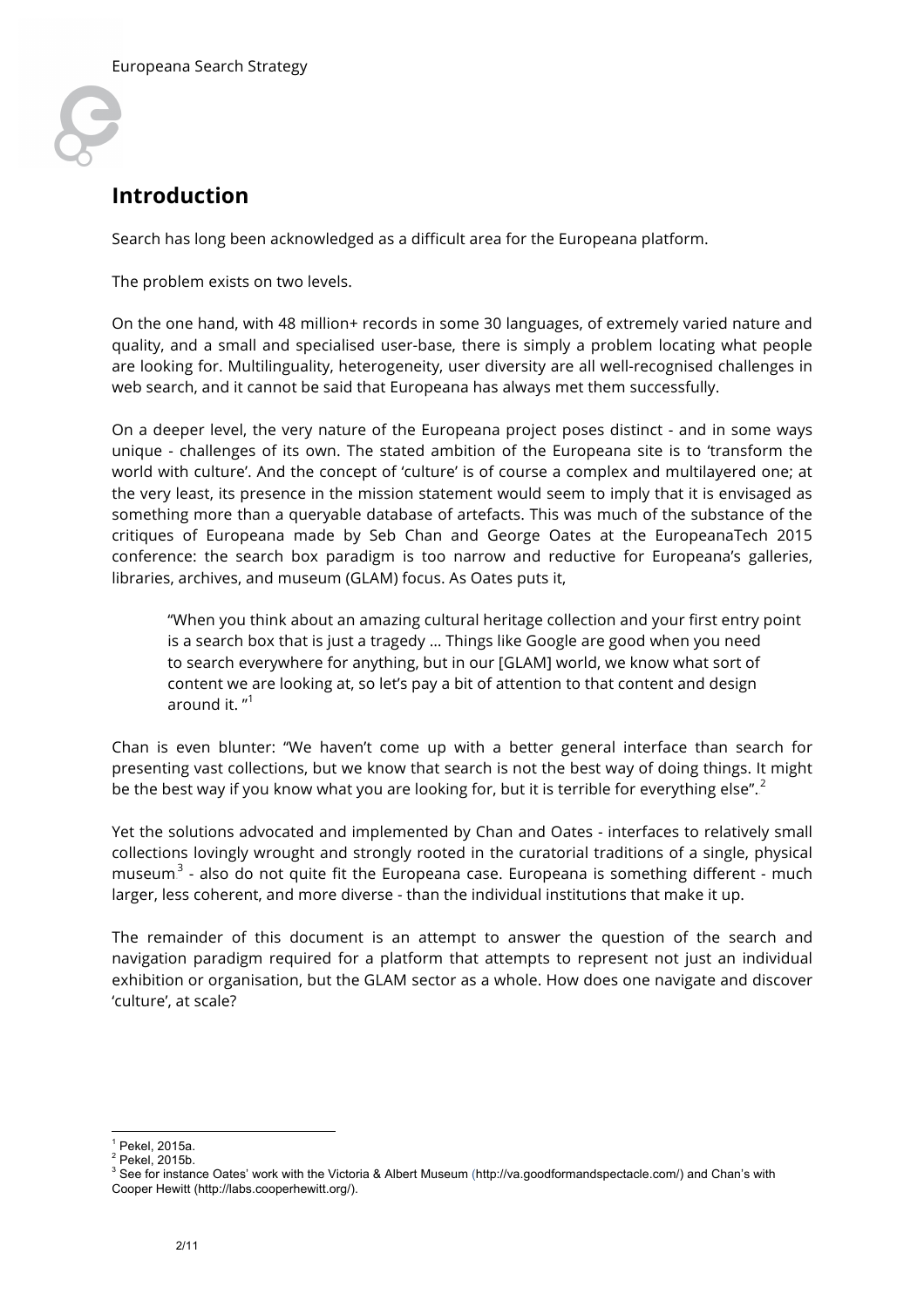

## **Context**

These questions arise in the context of significant technical and structural changes in the Europeana platform.

Of most immediate relevance is the ongoing work on improving known-item search. This is the bedrock of any web-search service: users with a clear idea of what they are looking for need to be able to find it easily and immediately, or the entire platform is next to useless. Accordingly, work in evaluating known-item search and exploration of a variety of techniques for improvement, such as machine-learning approaches, has been ongoing, and a Search Improvement Plan. $^4$  has been put in place outlining the progress to be made in known-item search over the next five months.

Also of immediate relevance is the recent launch of Europeana Collections<sup>5</sup>, replacing the Europeana Portal. This new platform in itself leaves search essentially unaltered; the existence of more specialised collections and exhibits, however, can be expected to have an effect on user behavior. In addition, changes in UI and UX will plausibly affect users' interactions with the site. While the cumulative impact of these changes is difficult to predict, one might expect a drop in the number of broad, vaguely-formulated query terms used as initial entry points into the Europeana corpus.

Meanwhile, the platform's functionality is set to expand in the medium term with the further development of the Annotations API<sup>6</sup>. This API will allow users to annotate Europeana records in a variety of ways, including freetext and semantic tagging, as well as object-to-object linking. The Annotations API is intended to be made available for public use by July 2016.

The most significant change to the platform, however, is the creation of the Entity Collection and associated Entity API<sup>7</sup>, with first iterations being available in 2016 Q1. While on the one hand this change can be more or less invisible to end-users, with progressive enhancement allowing gradual modification over time, on another it involves a fundamental reconceptualisation of the platform. Currently, the Europeana corpus is fundamentally a document-store searchable by keyword; when the work on 'entityfication' is complete the user will instead be navigating a network of entities defined in large part by their connections to each other. Any medium- to long-term search strategy needs to take into account this underlying change in platform and data paradigm.

# **Challenges**

The uniqueness, value, and challenge of the Europeana platform arises, from a search and information-architecture perspective, from its existence in a state of creative tension among three sets of opposed poles.

 <sup>4</sup> Hill, Isaac, and Charles 2015.

<sup>5</sup> http://www.europeana.eu/portal/

<sup>&</sup>lt;sup>6</sup> https://docs.google.com/document/d/1R2\_RDuP5E2n0SBnZOqvjedqmKVoBavo6wtS0pN1UJtA/edit#heading=h.cqat0tgajpb2<br><sup>7</sup> https://docs.google.com/document/d/16Rw\_qlSpINxztGpI5sM6NcXhnQeZkW3hRA1IYjFtE1w/edit#heading=h.l2fg46yn5te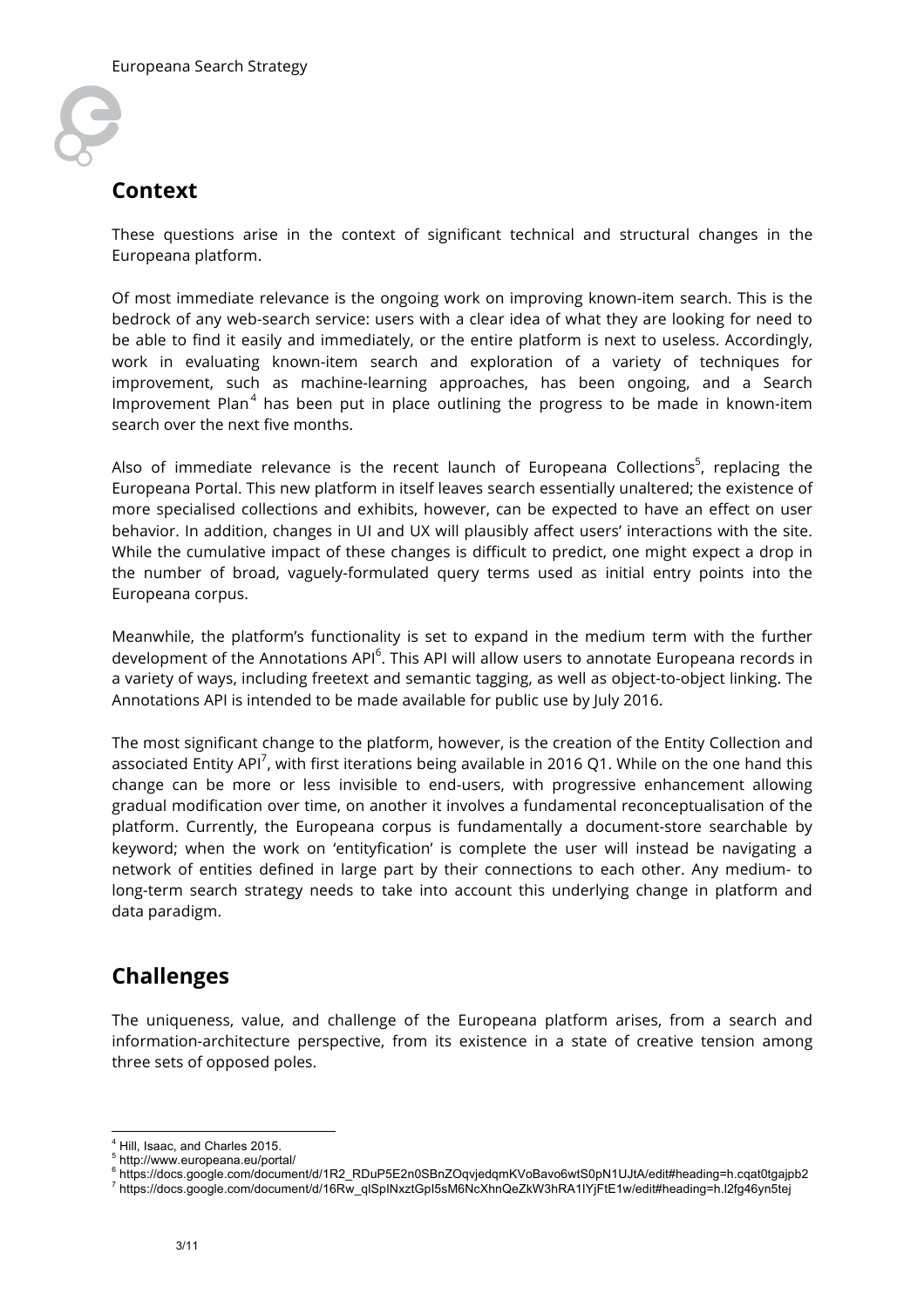

First, as noted above, there is the tension between the intense focus on individual objects traditionally characteristic of GLAM institutions, and Europeana's status as a truly mass aggregator. Researchers in the humanities, artists, and designers such as Oates and Chan, have typically taken small and coherent collections as the focus of their attention, with an emphasis on deep and immersive engagement with particular works of art encountered in their distinctive cultural, historical, and aesthetic context. By contrast, the nascent fields of data science and the digital humanities tend to focus instead on trends and patterns that emerge only when phenomena are considered at scale. Maintaining the GLAM sector's traditional richness and intense curation while at the same time realising the Big Data potential of Europeana's large scale is accordingly central to any successful search strategy.

A second tension arises from consideration of the needs and expectations of users. Reviewing the personas developed for the D6.2 Requirements for Europeana.eu $^8$  deliverable - and in particular those of the 'culture vultures' - one finds two somewhat-opposed requirements. On the one hand, they need to be able to find what they are looking for, and navigate through clear and well-structured data.<sup>9</sup> On the other hand, they also come to Europeana looking for 'inspiration'.<sup>10</sup> - that is to say, for something new and unexpected that points them towards possibilities they had previously been unaware of; what, in the formal literature of user experience and search design, is sometimes referred to as 'serendipity search'. $^\mathrm{11}$  Europeana's users need the platform to be structured and predictable - but not entirely so.

Another tension within user needs is that between their requirements in the context of Europeana and expectations they bring with them from their experience of other applications including, but not limited to, Google. If we analyse the D6.2 personas in terms of the influential taxonomy of search modes<sup>12</sup> developed by Russell-Rose, Lamantia and Burrell, we find their needs cluster around the 'Comprehend', 'Explore', and 'Synthesize' behaviours.<sup>13</sup> - or, in terms of a slightly different analytical framework, we find that they are engaged in 'sensemaking'. <sup>14</sup> This is an extremely distinctive profile. The majority of search applications are focused on relatively concrete, targeted, and better-understood tasks such as 'Locate', 'Verify' and 'Analyze'. In practical terms, then, there is a relatively low ceiling to how much we can unhesitatingly adopt or adapt approaches taken from other platforms. Correspondingly, we can anticipate that users' mode of interaction with Europeana will be in the first instance to some extent maladaptive, in the sense that any learned behaviours are unlikely to in fact match their information need.

<sup>-&</sup>lt;br>8

https://asset1.basecamp.com/1768384/projects/2913457/attachments/184610002/11f0de4445ca921f264a947455de6efe0010/o riginal/D6.2\_Requirements\_europeanaeu.pdf

See e.g., Marcel, who wants to 'filter search results in clear, understandable ways'; Linda, who wants to filter images by 'color table, color name & paint name'; Paul's need to 'search for content under a clear structure', and Marie, who 'would like to filter by dates, seasons, designers, or materials'.

 $\frac{10}{10}$  See the personas for Linda, James, and Marie.<br><sup>11</sup> On serendipitous search and 'not knowing what you need to know', see Russell-Rose and Tate 2013, 76-79; further Spencer 2006.<br><sup>12</sup> https://isquared.wordpress.com/2011/11/02/a-taxonomy-of-enterprise-search-and-discovery/

<sup>&</sup>lt;sup>13</sup> Of course, this is not to say that Europeana users do not engage in the other modes identified. But this is where the

preponderance of activity is.<br><sup>14</sup> The term is a common one in the search design literature; its contemporary sense originates from work at Xerox-PARC. See Russell, Stefik, Pirolli, and Card (1993).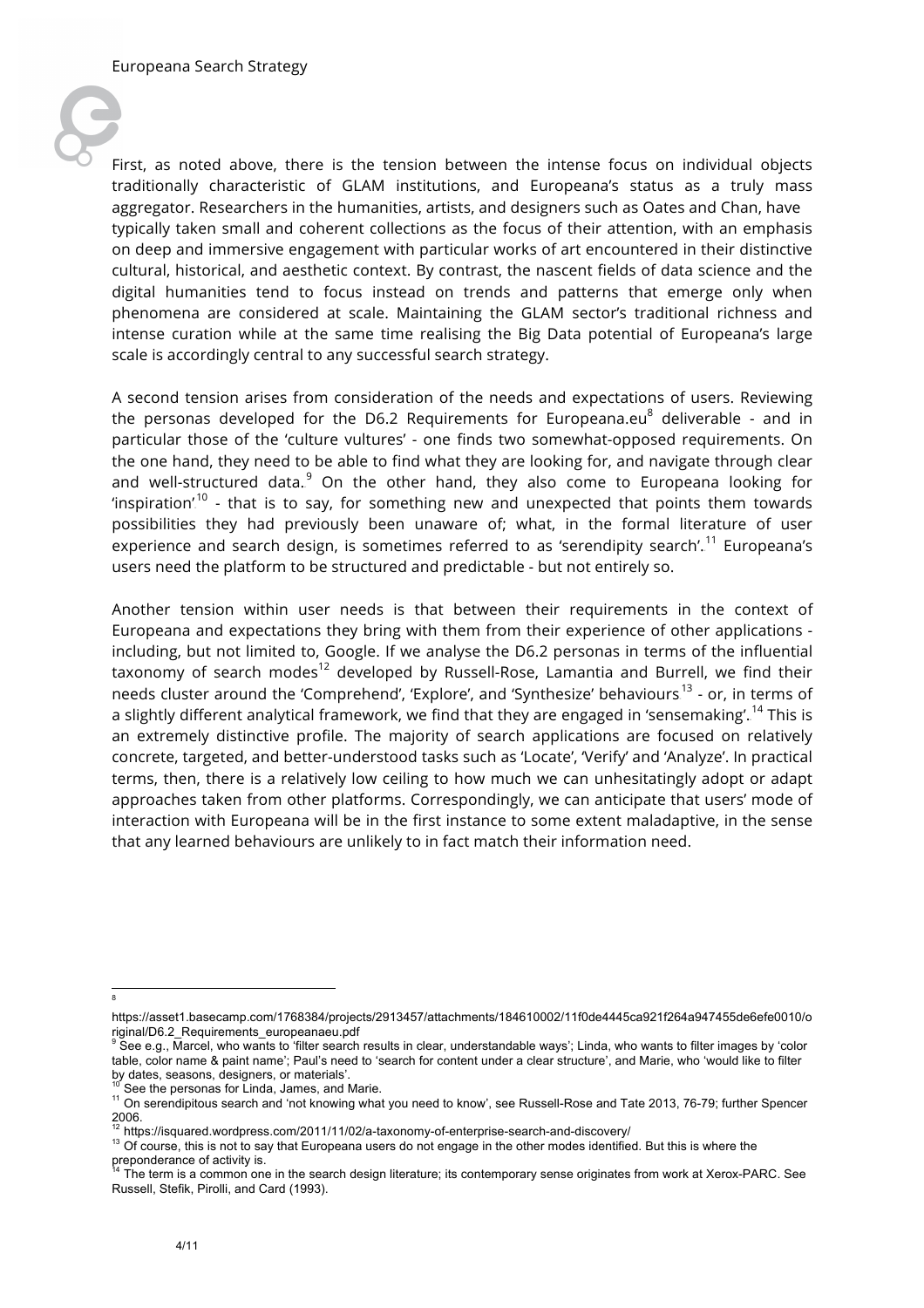

# **Strategy**

As the points listed in the Challenges section indicate, the Europeana platform is in its search requirements a special case - distinctive, and possibly unique. The best approach to its search, navigation, and information architecture is accordingly an open research question.

What follows, then, is not a search strategy in the sense of a set of defined steps to be taken with known results obtained. It is instead a research programme, aimed at the question of the underlying search structure to be implemented rather than optimising a known approach.

### **Evaluation**

Fundamental to pursuit of a research programme is defining a means of evaluating it. Because Europeana's profile is so unusual, measurements widely employed as success metrics in search for example, precision vs. recall or nDCG ratings - are not necessarily applicable to the platform, and certainly not in isolation from other measures.

We are accordingly pursuing a partnership with Professor Paul Clough and the University of Sheffield to define a framework for evaluating Europeana's search architecture. Professor Clough and his students have worked extensively on search evaluation<sup>15</sup> in digital heritage and other areas of the humanities, and have collaborated with Europeana in the past<sup>16</sup>. The current round of collaboration is projected to last 6 - 8 person-months, allocated over a period of 14 - 16 calendar months.  $^\mathrm{17}$ 

## **Approaches**

If the Europeana platform's search structure is an area for ongoing research, then options should not be foreclosed, and explored as they seem necessary or required. That said, three areas can readily be identified as useful for immediate focus.

#### **Surfacing Users' Mental Models**

As noted above, one requirement arising consistently from the D6.2 personas is a need for a clear information structure. This is consistent with their engagement in 'sensemaking' activities, a significant component of which is the user's discovery and refinement of his or her own mental models - often referred to in the literature as 'internal schemas' - for the domain being explored, and their subsequent comparison with, and elucidation as, shared, communicative structures referred to as 'external schemas'.<sup>18</sup>

The difficulty, of course, is that we have at best only a very coarse-grained understanding of what our users' mental models are, and therefore of what schemas they would find most useful in navigating and understanding Europeana's content. There is no schema for 'culture' - and while

<sup>&</sup>lt;sup>15</sup> http://www.sheffield.ac.uk/is/staff/cloughallpubs<br><sup>16</sup> http://pro.europeana.eu/project/paths<br><sup>17</sup> Though note that this time estimate also potentially includes work on Named-Entity Recognition (NER) using the Universi General Architecture for Text Engineering (GATE) framework.

<sup>18</sup> See generally Russell, Stefik, Pirolli, and Card (1993); also Russell-Rose and Tate (2013), 34-6.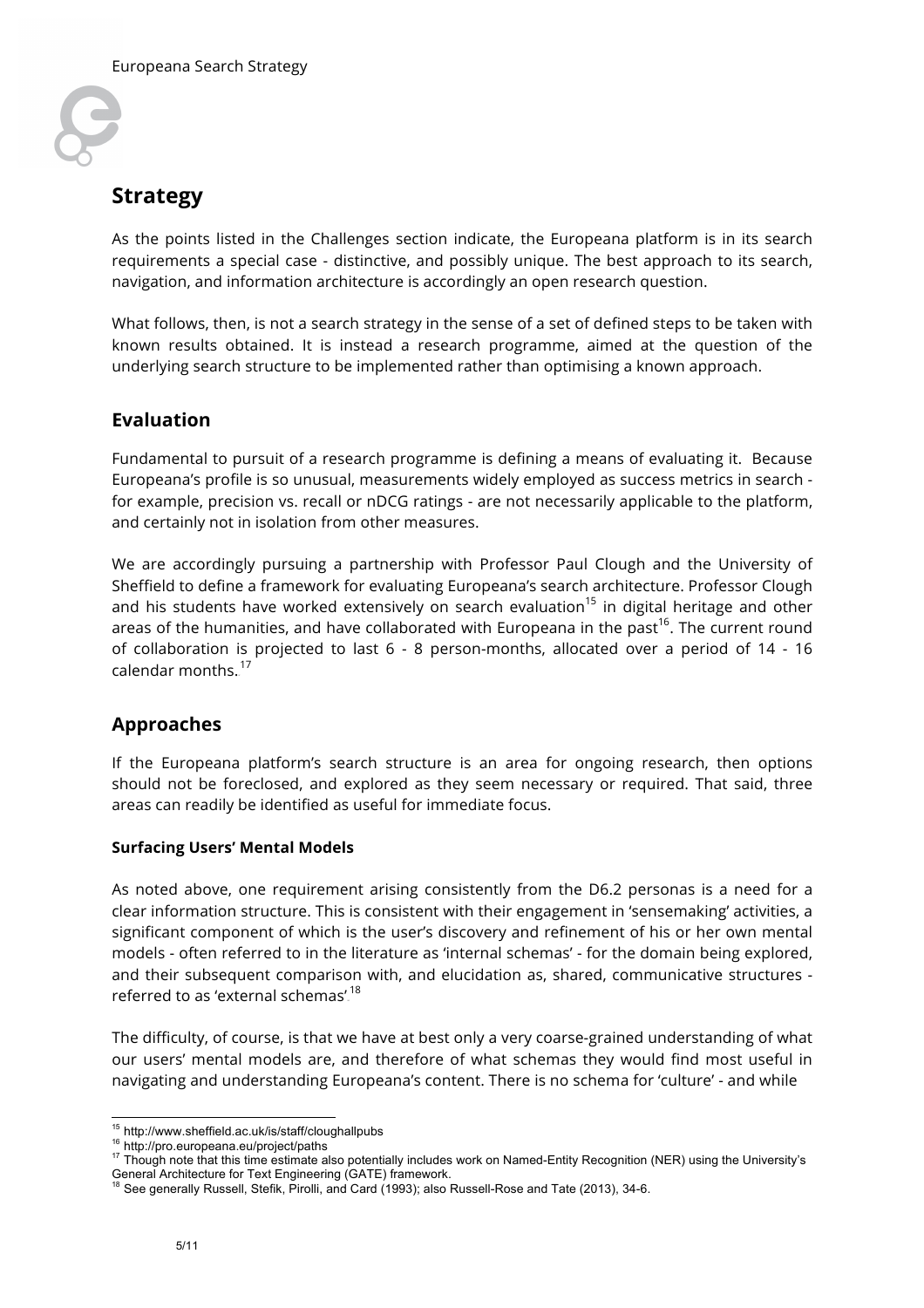

individual disciplines in some cases may have articulated well-developed taxonomies for their subjects, these relatively well-defined structures often differ from country to country and tradition to tradition, or are incompatible in whole or in part with each other..<sup>19</sup> The appeal of new fields such as the digital humanities, furthermore, lies to a large extent in their tendency to cut through previously-established disciplinary boundaries, and in this context much of Europeana's value lies in its ability to collocate items normally kept physically and institutionally separate.

Given that we can rely only minimally upon disciplinary or other pre-established schemas to structure our content, then, how do we discover the internal schemas our users are bringing to bear upon our content?

There are several resources at our disposal.

- *Query logs.* These record the search terms people are using, as well as the results they eventually click on. These logs, and in particular query reformulations, are currently the primary evidence we have for the mental categories users employ when attempting to navigate our content
- *Annotations.* The tags and relations added by users to Europeana contents will provide a more direct insight into how they understand our content and its structure than the query logs.
- User Sets. The Europeana Sets API<sup>20</sup> allows users to save and label their own searches. The searches and sets thus created have the potential to form a valuable guide to user mental categories.
- *Formal/disciplinary ontologies and models.* For reasons noted above, we cannot simply apply existing schemas to our data and expect our users to comprehend and/or benefit from them. That said, such schemas are typically grounded in a deep understanding and appreciation of the domain(s) they cover, have evolved to avoid many of the pitfalls encountered by domain practitioners, and furthermore may form the basis of communication among students and experts in that domain. As such, they should be used to guide and inform experimentation and development.

In addition to the above datasets, which are either pre-existing or arise naturally as a result of user interaction with the site, a very direct means of enquiry into user mental models might be provided by experimental clustering; that is to say, Solr's native clustering functionality could be used to generate dynamic facets based on the terms present in returned documents, and a clicklog of these would then indicate clearly which terms were considered central to the domain in question. Testing would be required, however, to determine whether such dynamic facets might adversely affect users' experience of the rest of the site.

<sup>&</sup>lt;sup>19</sup> Archaeology, for example, is one of the most fertile of the humanities disciplines in its creation of formal ontologies, both digital and non-digital. This, however, has created its own challenges, and it appears that an excess of structure may create at least as many problems as not enough; see for example the presentation by Isaksen, L., Martinez, K., and Earl, G. (2009) on "Archaeology, Formality, and the CIDOC CRM".<br><sup>20</sup> https://docs.google.com/document/d/15nqqs7M9V25iku9NsiEfXl-vJpWh31LmyaYVA\_\_cvho/edit#heading=h.7hc21jtki1ok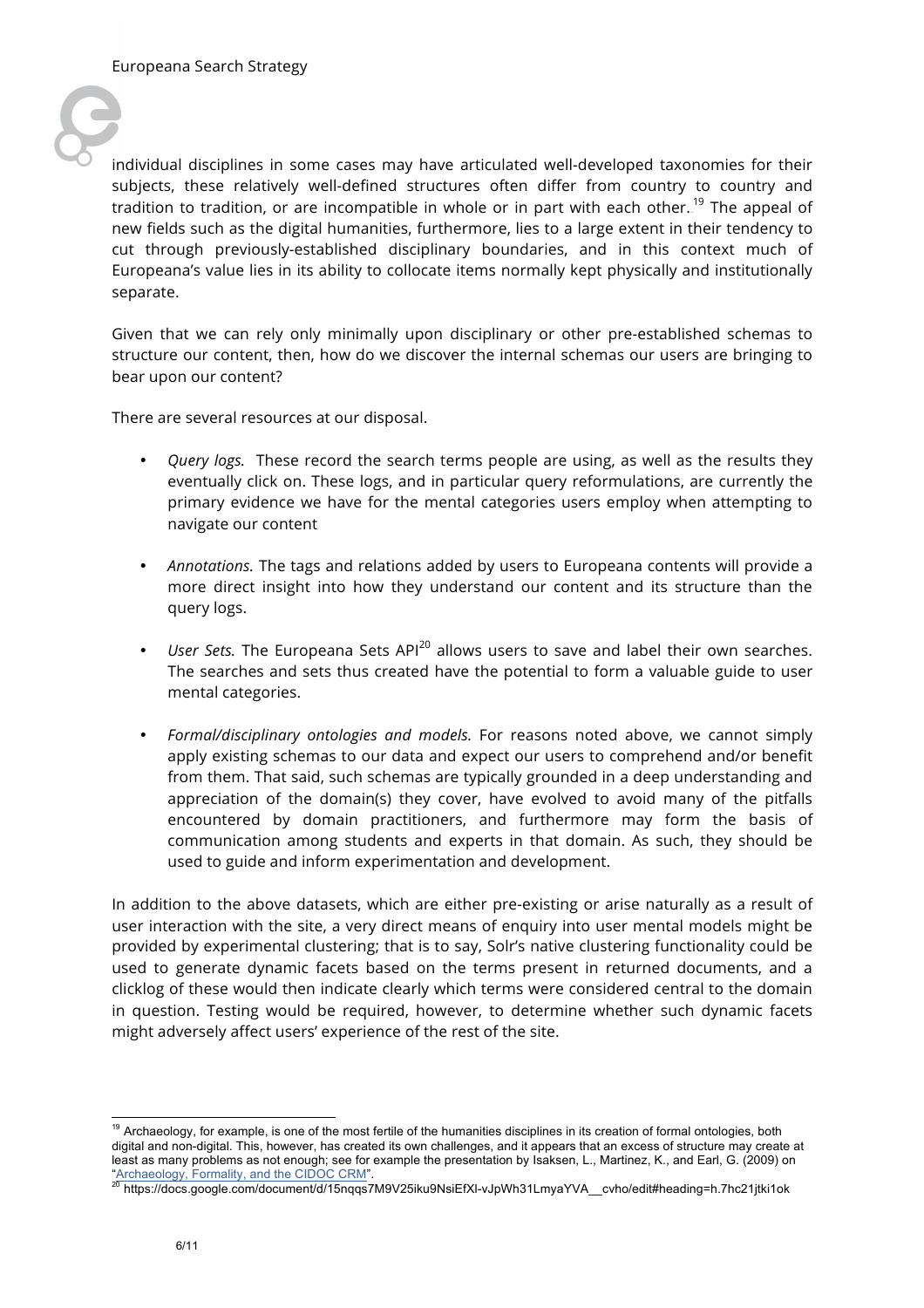

Preliminary data inspection will need to be done to determine what information can be derived from each of these sources, and how this data could best be exploited in our search functionality. Possibilities include making user annotations directly searchable, machine learning approaches blending user data into relevance rankings, and record enrichment based on user feedback, among others; and of course there is no reason for all of these approaches to be mutually exclusive. Care will in addition need to be taken regarding biases introduced by each of these sources, so that, e.g., reliance upon sources such as user annotations and sets does not slant the findings towards expert users. However, it is idle to speculate further in the absence of further evidence from the datasets listed above.

#### **User Interface and User Experience Changes**

As the discussion of internal and external user schemas indicates, search and sensemaking functionality is at least as much about user cognition as it is about inherent characteristics of the data itself. User Interface (UI) and User Experience (UX) design accordingly affect search significantly, and experimentation should be done here to determine what UI/UX factors serve to promote clarity and understanding for users.

As elsewhere, it would not do to be over-prescriptive here. The following areas, however, suggest themselves as promising areas for further investigation, in roughly ascending order of importance:

- 1. *Link Mode.* That is to say, whether links should open in the same tab, a new tab, or a new window.
- 2. *Breadcrumb and breadbox building.* There are a number of ways of indicating a user's navigational history. These should be experimented with.
- 3. *Hit-highlighting on the Search Results Page* (SERP). What fields to favour, how much context to show, and how best to indicate hits visually all need to be investigated.
- 4. *Result clustering*. This falls into three categories.
	- i. *Media-type clustering*. Most web-search engines cluster results by media-type (video, images, text, etc.) and present the results in tabbed form. We should investigate how useful this is for Europeana.
	- ii. *Parent/child clustering*. Many object groupings have a natural parent/child structure - for example audio CDs and their constituent tracks. Failure to cluster these under a single heading means our SERPs are often flooded with dozens of closely-related items that might well be better presented together.
	- iii. *Semantic clustering*. Europeana SERPS often have a problem with term polysemy: 'Turkey' as a bird and as a country; 'Athena' as either a goddess or a city; 'Freud' as a therapist, painter, or photographer. Clustering these results by their sense would almost certainly make our SERPs more coherent and understandable to users.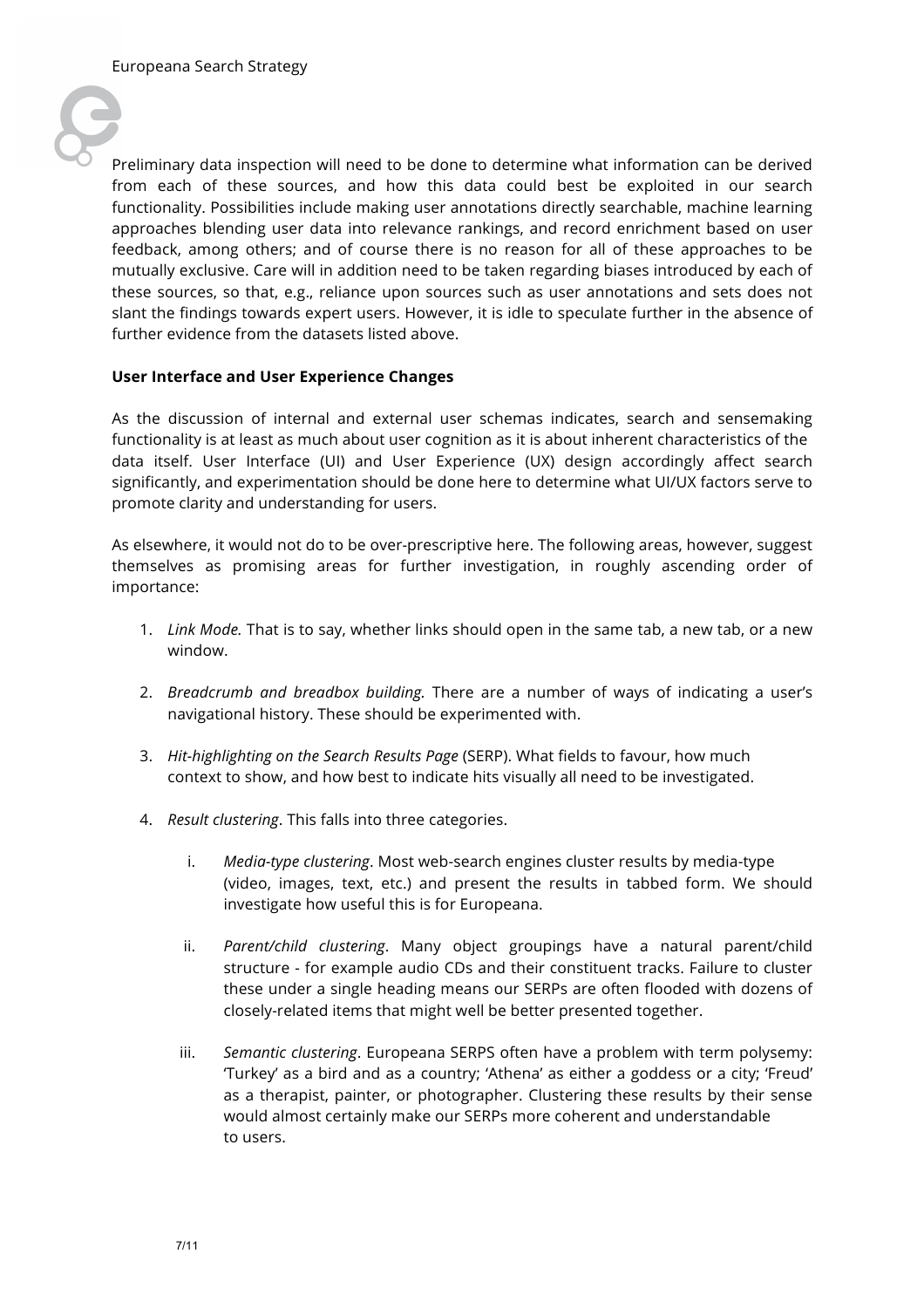

While not wishing to prejudge the work with Professor Clough on search evaluation, A/B comparison probably provides us with a straightforward means of testing all of the above approaches.

#### **Diversification of Search Results**

A range of considerations - most notably, term polysemy, knowledge-domain representation, and the need to avoid flooding the SERP with near-identical items - point toward the desirability of maintaining a degree of diversity in our search results. This is, however, a delicate balancing act, as we also need to ensure that the items most relevant to a given search query are presented earlier in the result-set. Research accordingly needs to be performed into the degree of diversity that ought to be maintained, the means by which this is to be achieved, and how this should be presented to the end user.

Investigation should initially focus in the first instance on semantic clustering (see User Interface and User Experience Changes, point 4c, above) as a simple means of allowing categorisation within the SERP. It is, however, conceivable that other approaches show themselves viable or desirable - for example, ensuring diversity of media-type or provider through crafting of a custom Solr plugin.

#### **Constituting Knowledge Domains Through Object Linking**

Through organisation in accordance with user schemas and appropriate UI and UX design choices, we should be able to ensure the platform's ease of use and clarity for users. This, however, leaves the problem of inspiration and serendipity - the capacity for users to find records they need, but didn't know they needed.

Serendipity search is a famously paradoxical problem, and difficult to design for.<sup>21</sup> The only acceptably unobtrusive means of integrating it with web-search, however, appears to be through document-to-document linking:<sup>22</sup> by following associational chains of related items, users can arrive at points connected to their original search that were nevertheless not captured by it.

A focus on document-linking sits well with the development of the Entity Collection and Entity API - that is to say, the transformation of the Europeana data architecture into an inherentlylinked object graph. This, however, leaves open three questions:

- 1. What kinds of links will prove useful to our users? For example, should they be untyped or typed? If typed, what types should be provided?
- 2. How are such links between entities to be generated?

3. How should such links be integrated with other search functionality? Should they be searchable in themselves?

 <sup>21</sup> Russell-Rose and Tate describe it as the 'holy grail of the search experience' (Russell-Rose and Tate 2013, 77-8). Since Eli Pariser's 2011 book The Filter Bubble, it has also been something of a cultural and political issue; see further Morozov, E. (2013), 140-180, for an overview and a scathing critique of Google's views on engineering this. <sup>22</sup> Russell-Rose and Tate (2013), 78, citing Spencer (2006).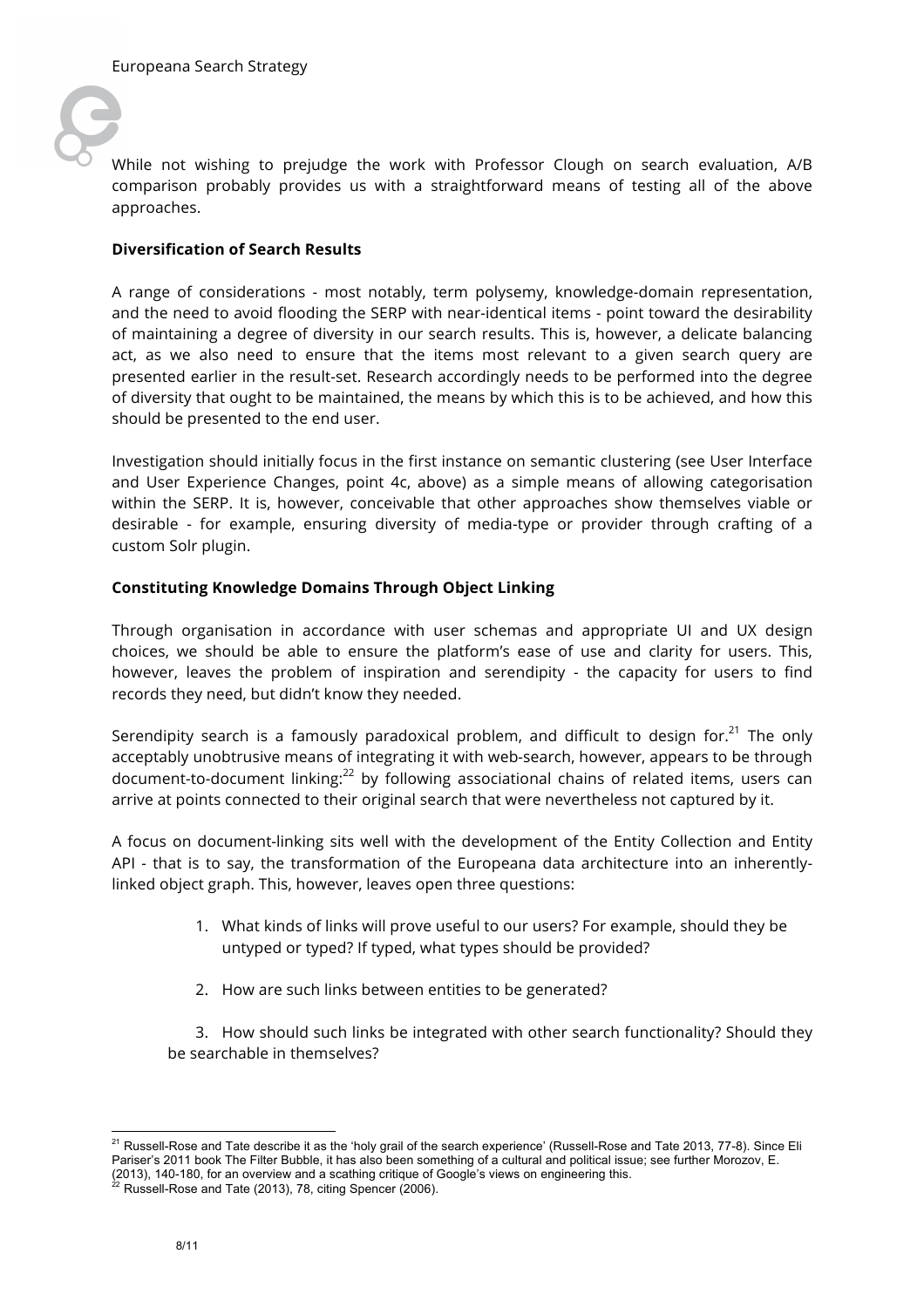

With regard to the first question, the only sensible way to proceed would seem to be to define the kinds of links possible as broadly as possible, and then use clickstream data to eliminate those which appear useless or harmful: in the first instance, both typed and untyped links should be available, with as many individual types as is convenient defined. Sources for these definitions could be various, derived from a review of existing schemas, from discussion with domain experts, by harvesting tags from the Annotations API, and so forth. For example, the kinds of relations useful for art-history records might at first be determined by reviewing RKDArtists<sup>23</sup> and other sites; CIDOC-CRM and other vocabularies; discussing the options with our Art History Digital Collections Manager; and analysing our logs. This would yield a rough and ready ontology that could then be winnowed back through assessment of what links are actually followed by users.

The task of populating such links might similarly be handled in a variety of ways. Some relations could be populated through a process of inferencing: for example, if two Agents are listed as creators of an artistic work, a relationship of (at least) foaf:knows might be deduced to exist between them. Relations between entities might also be harvested from existing sources, such as DBPedia, Wikidata and, most recently, the Getty Institute's Cultural Objects Name Authority $^{24}$ (CONA). And finally, if appropriate UI/UX support is given - for example, population of a dropdown with appropriate relations whenever a user opts to assert that two entities are connected in some way - relations could be defined using the Annotations API. Assuming some degree of uptake and a smooth user experience towards making such assertions, our object graph could be richly connected with contextual relations.

The final question, of how such relationships should in turn affect search functionality, can only be answered once we can in fact draw upon such relationships. It should be noted, however, that the impact can only be positive. Every important web-search application of the past decade and a half employs the number and nature of inter-document links as a significant parameter in its relevance algorithms. The importance of this parameter for the Europeana platform, with its relatively small and extremely diverse user-base, will almost certainly be immense. In other words, a focus on context, serendipity, and navigation over the blank face of the search box will end up also improving the utility of that search box immensely.

# **Conclusion**

There is a way in which the mutual reinforcement of known-item and exploratory, sensemaking search should be unsurprising. Objects only make sense in context; and that context in turn consists of other objects. This interdependence between entity and environment is well known and it is an aspect of experience to which humanities scholars, artists, and other agents in the field of 'culture' are particularly sensitive. In anthropologist Clifford Geertz's phrase, understanding culture, or a culture, is an act of 'thick description' that encompasses both that which one seeks to understand and the context that makes it comprehensible.. $^{25}$  And it is presumably the absence or thinness of the context provided by an empty search box and an endlessly-mutable SERP that critics such as Chan, Oates, and the proponents of the traditional

<sup>&</sup>lt;sup>23</sup> http://english.rkd.nl/Databases/databases-old/RKDartists<br><sup>24</sup> http://getty.edu/research/tools/vocabularies/cona/index.html<br><sup>25</sup> See Geertz 1973, "Thick Description: Toward an Interpretive Theory of Culture"; for the Gradmann 2010, in particular sections 2 and 5.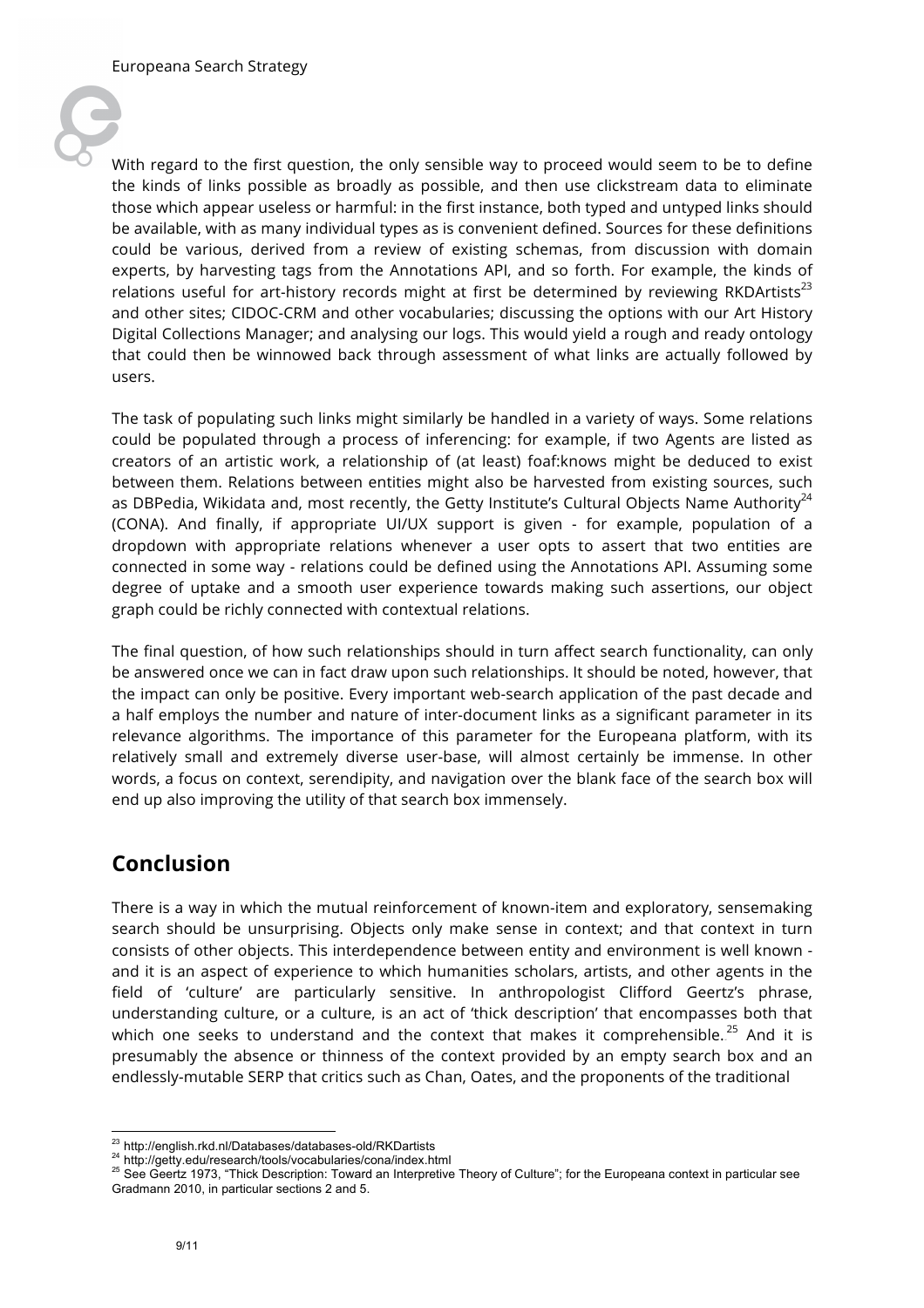

physical museum are thinking of when they complain about the 'illegibility' of the search interface, or that metadata does not 'tell stories'.  $^{26}$ 

But Europeana is, as an aggregator, in a unique position. It lacks the capacity for bespoke curation readily provided by both the physical and digital infrastructure of some well-funded physical institutions. On the other hand, with its corpus of 48 million records and growing, it is capable of providing more depth of understanding, through provision of greater context, than any other single organisation. It is a question of ensuring that this context is visible, available, and meaningful.

This is, of course, a challenge. The corpus is large, the user-expectation high, and the approach somewhat experimental. But it is precisely the research-oriented aspect of the work that makes it valuable: Europeana represents a unique opportunity to do something new. Users who enter the site expecting it to behave like Google - to fire off a query and get back a single hit that provides an unequivocal answer - will usually be disappointed, because the platform is in fact not a web-search engine; while users who enter it expecting it to be like going to, say, the Victoria and Albert Museum will be disappointed, because we are not in fact a single, physical institution. With the right data structure, Europeana will be something new, and different: a means not just for finding particular cultural artefacts, or even of exploring 'culture' - but a new way of engaging with and understanding culture. Or of extending and repurposing it.

The strategy outlined above can be seen as, in a sense, a collaboration between Europeana and its users: ultimately, it is they whom we are relying upon to provide structure and connectivity to our content. As such, it is a long-term strategy: the resource will grow richer over time, and needs some minimum amount of user-driven data to bootstrap itself effectively. Considered in another way, however, its implementation focus is short- and medium-term: we need first to determine what kind of scaffolding users require in navigating our content, and then to provide it. Once this structure is in place, 'search' is no longer simply a service provided by the Europeana platform. It is a kind of dialogue by and for users,  $27$  both with each other and with our content allowing them to participate in culture, and, through participating, help to create it.

<sup>&</sup>lt;sup>26</sup> 'Illegibility' is Oates, in the interview cited above; the observation on metadata's lack of narrative is from the interview with Chan.

<sup>27</sup> On the concept of search as a dialogic process, see Russell-Rose and Tate (2013), 47-65.